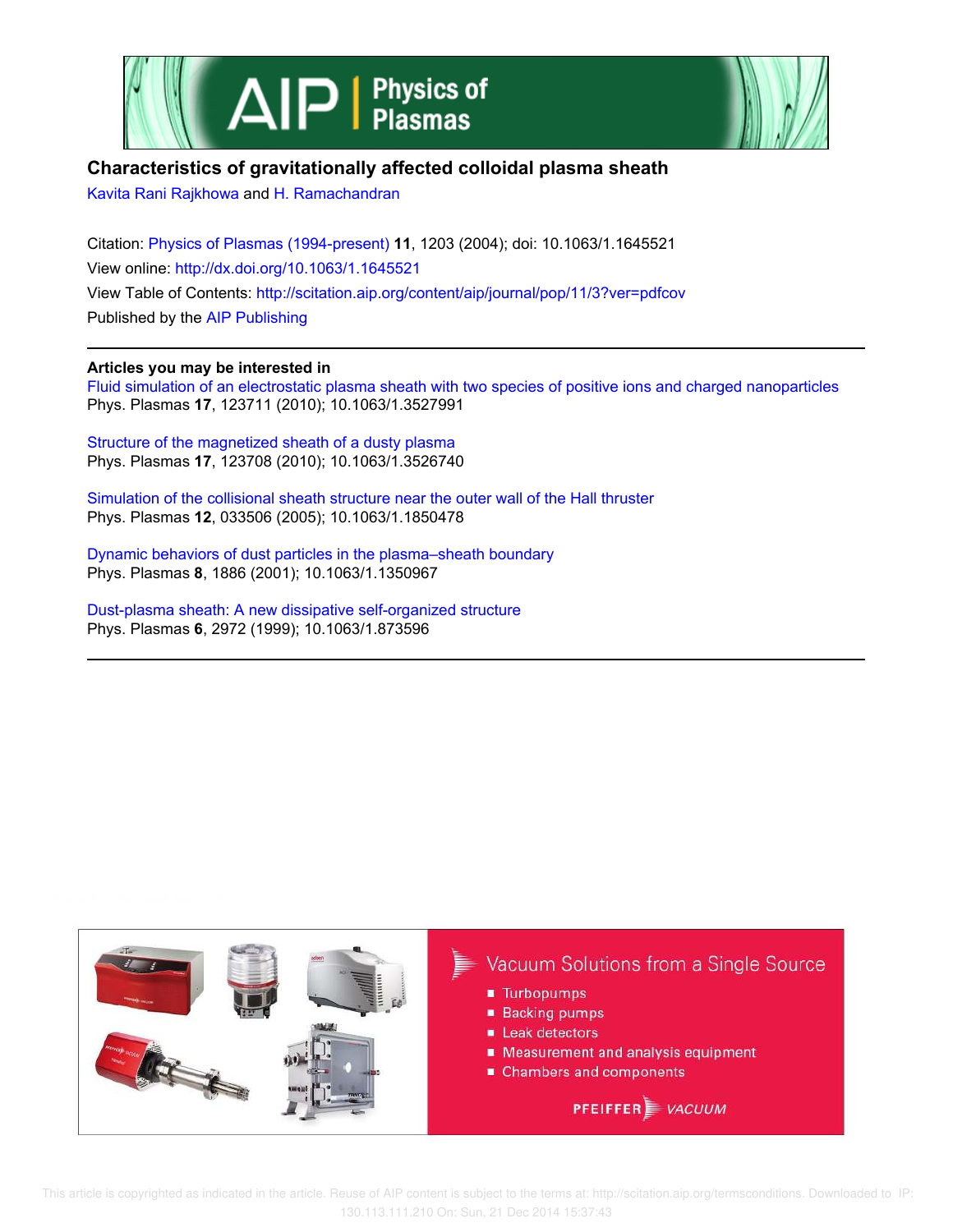# **Characteristics of gravitationally affected colloidal plasma sheath**

Kavita Rani Rajkhowa *Centre of Plasma Physics, Dispur, Guwahati-781 006, India*

H. Ramachandran

*Department of Electrical Engineering, IIT Madras, Chennai-600 036, India*

(Received 23 September 2003; accepted 8 December 2003)

The presence of massive dust grains modifies the flow structures of plasma species in presheath and sheath regions as well as the nature of boundary conditions at the sheath edge. The work presents a one-dimensional approach to study the plasma sheath profiles in the presheath and sheath regions of a colloidal plasma. Electrons are assumed to be Boltzmannian and ions and dusts are assumed to be adiabatic fluid with finite temperature in the absence of a source. The set of equations is solved numerically for the presheath and the sheath regions to explore the possible physical solutions. Solutions for presheath and sheath regions in continuity are obtained. Combined effects of electrostatic, neutral drag, and external gravity forces are included to analyze the solutions for three distinct cases for both interacting and noninteracting dust. The likely existence of levitational equilibrium is explored.  $\odot$  2004 American Institute of Physics. [DOI: 10.1063/1.1645521]

#### **I. INTRODUCTION**

There has been a recent increase in interest in low temperature plasma with dust, commonly referred to as ''colloidal plasmas"<sup>1</sup> or the "dusty plasmas."<sup>2</sup> Colloidal plasmas are frequently observed in many practical situations of interest ranging from astrophysical to laboratory plasmas. The theory of plasma near the boundary wall region containing several species of ions is of importance for various branches of plasma physics and plasma technology ranging from gas discharge lamps, gas lasers, plasma–surface interactions, $3-6$ controlled nuclear fusion,<sup>7,8</sup> and astrophysics.<sup>9,10</sup> It is thus of practical interest to investigate the interaction between a colloidal plasma and a solid boundary.

The study of dust levitating in terrestrial sheaths, especially in so-called plasma crystals, has been underway since 1994, when Chu *et al.*<sup>11</sup> and Thomas *et al.*<sup>12</sup> experimentally produced such crystals. Dust particles have been observed at the plasma-sheath boundary in etching,  $13,14$  deposition,  $15$  and sputter plasmas.<sup>16</sup> These microparticles result from sputtering of the electrode and wall surfaces, gas phase nucleation and polymerization. This results in contamination in plasma processing of integrated circuits. Plasma dust has been identified as a serious barrier to maximizing product yields. The dust particles can be observed directly using laser scattering techniques.<sup>15</sup> The experimental observation of the microparticles or the dust grains has shown that these particles are trapped close to the plasma-sheath boundary $13$  near the electrodes or at the other near-wall regions. $3,4$  Due to their electrical nature the dust grains tend to congregate into particle traps also referred to as electrostatic traps. $17$  The dust grains in the traps are negatively charged and thus their suspension locations are mainly determined by the electrical field experienced by the dust grains near the boundary surface. Besides the electrostatic force, many other forces like gravitational and drag forces, also affect the particle suspension and motion.

The study of plasma sheath in colloidal plasmas under various forces has been done since the early  $1990s$ .<sup>18,19</sup> The electrostatic sheath of dusty plasmas has been studied for dynamic and stationary dust grains under both the constant and variable charge models.<sup>20–22</sup> Existing theoretical studies of the dusty plasma sheath have been based on investigations of dynamics of dust grains and its impact on the sheath electric field and the dynamics of plasma species under different model systems.

The dust particles can significantly influence sheath properties due to their continuous interaction with background electrons and ions, which can cause an essential change of both electron and ion distribution as well as the ion flux entering the sheath. As a result, spatial distributions of plasma parameters in sheaths can be significantly changed including the potential profile, which determine the properties of dust oscillations and waves in sheaths.

The aim of this work is to study the characteristics of the plasma sheath in colloidal plasmas under the effect of electrostatic, gravitational, and drag forces. The influence of dust grains on all the parameters of the sheath, in particular, the electric field distributions and the flow velocities of plasma particles under the combined effect of electrostatic, graviational, and drag forces is studied. Previously, various models of dust in the low temperature plasma discharge sheath region were numerically considered.<sup>20–22</sup> But the investigations were confined to the solution of the Poisson's equation in the sheath region only. In this paper we demonstrate a new approach to study the dynamics of the gravitationally sensitive colloidal plasmas in both the presheath and the sheath regions. Solutions for both interacting and noninteracting dust grains are studied.

The organization of this paper is as follows: In Sec. II the model system of the plasma and the governing equations are discussed. Section III describes in detail the charging of dust grains. Section IV discusses the mathematical formula-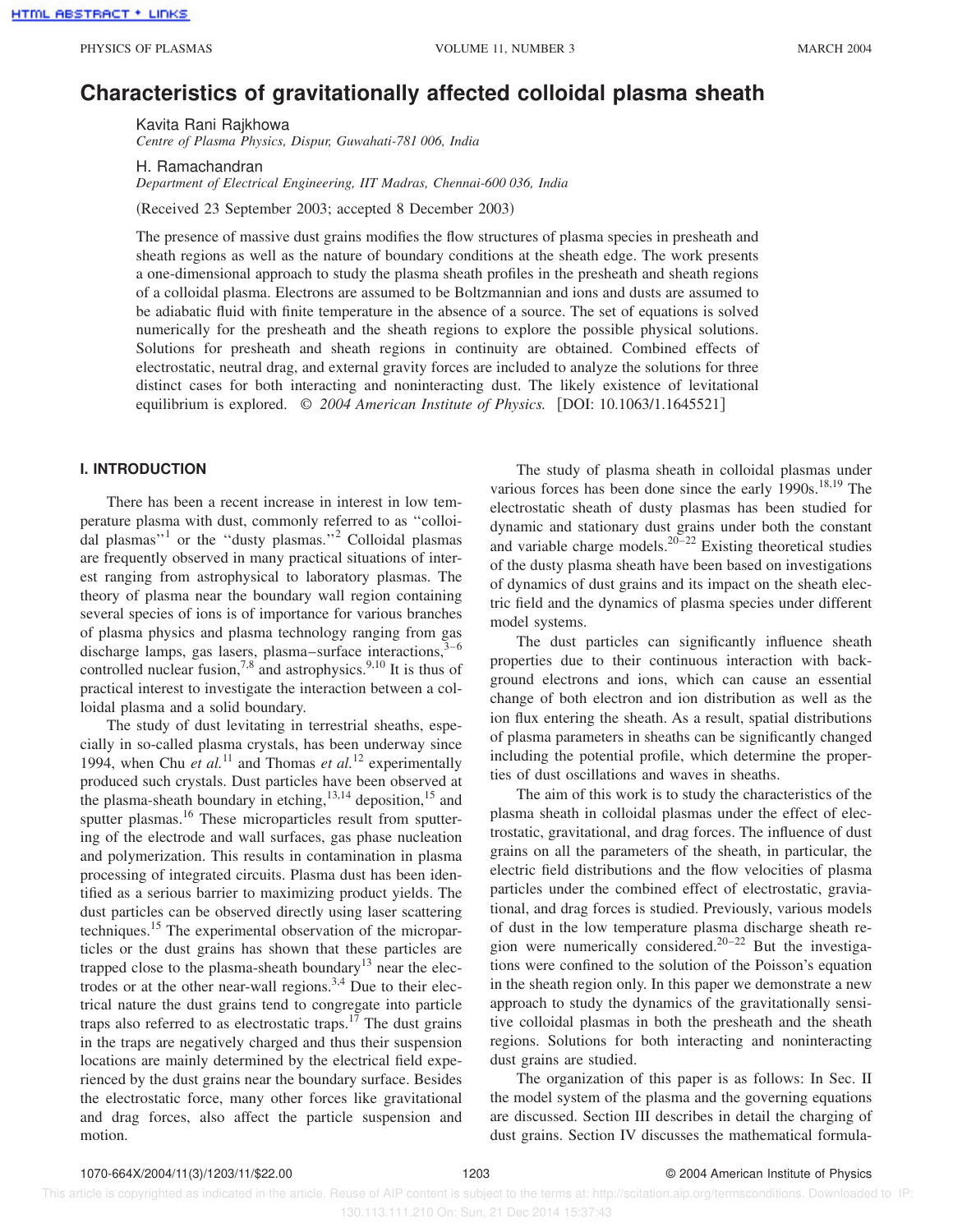

FIG. 1. Model system under consideration.  $z=0$  defines the beginning of the presheath and  $z = L$  is the position of the wall.

tion of the presheath and the sheath regions. The solution procedure is discussed in Sec. V. Section VI describes in detail the results and conclusions are given in Sec. VII.

#### **II. MODEL PLASMA SYSTEM**

The model plasma under consideration is shown in Fig. 1. The plasma sheath and presheath are assumed to be confined to  $0 \lt z \lt L$ . The bulk collisional plasma present in *z*  $<$ 0 is assumed to be large enough in extent that the dust particles have reached their terminal velocities before entering the presheath. The source of dust particles is assumed to be some point in  $z < 0$ . The presheath is assumed to be free of dust sources.

The following assumptions have been used to obtain the model equations derived in this section.

A steady state one-dimensional plasma model is considered. No source is present. No magnetic fields are present. Dust grains are assumed to have same mass  $(m<sub>I</sub>)$  and size  $(a)$ and are spherically symmetric. The charge on the dust grains is determined self-consistently by the plasma currents collected at the grain.

The model plasma under consideration is a weakly ionized plasma. Thus, the collision between the charged particles and the neutrals are abundant. These short-range encounters of (ionized) plasma particles with the neutral background, ion-neutral collision  $\nu_{in}$  and dust neutral collision  $\nu_{In}$ , dominates and determine the transport properties of the plasma like diffusion, conductivity, etc. In this analysis, collisions of plasma particles with neutral particles is modelled as a drag, with ion and neutral temperatures being equal due to frequent collisions. The neutrals absorb all the energy received due to impact of ions and dust. However, they are assumed to be so numerous that their temperature and flow velocity remain constant.

A simple plane sheath model under the combined effect of gravitational force, electrostatic force, and collisional drag force is considered. The gravitational force acts along the direction of the wall and the electrostatic force acts in opposite direction. The walls are assumed to be ideal, i.e., there is no secondary emission from the wall. It is also assumed that the source of dust and ions is in the ''bulk.'' Ions are neither created nor neutralized in the presheath.

*Governing equations*: The basic set of equations are as follows.

Electrons are assumed to be Boltzmannian, i.e., intertialess, with the electron pressure balancing the electrostatic forces. The electrons are assumed to be isothermal. There is no momentum loss of electrons to neutrals,

$$
(-e)\frac{d\phi}{dz} = -\frac{T_e}{n_e}\frac{dn_e}{dz},\tag{1}
$$

where  $n_e$  and  $T_e$  represents the density and temperature of the electrons.

The ions are treated as an adiabatic fluid and the dynamics of the ion are described by the continuity and the momentum equations. The steady state continuity equation simply conserves ions due to the absence of an ion source,

$$
n_i v_i = n_{i0} v_{i0}.
$$
\n<sup>(2)</sup>

The momentum equation is the standard presheath equation for ions, with a friction term added. However, it should be noted that  $n_e \neq n_i$  in such a system. The ions are assumed to be adiabatic inside the presheath, i.e.,  $\gamma_i = 3$ ,

$$
m_i v_i \frac{dv_i}{dz} = -e \frac{d\phi}{dz} - \frac{\gamma_i T_i}{n_i} \frac{dn_i}{dz} - m_i \nu_{in} v_i, \qquad (3)
$$

where  $m_i$ ,  $n_i$ , and  $v_i$  represents the mass, density, and flow velocity of ions, respectively.  $v_{in}$  is the ion-neutral collision frequency and  $T_i$  is the ion temperature. The assumption of adiabatic ions is not consistent with ion-neutral drag. A more correct energy equation could be derived that takes ionneutral collisions into account. However, in this analysis, we have made the simplifying assumption that in the region where  $T_i \neq T_0$  matters (the end of the presheath and the sheath), the variation of  $T_i$  occurs on scale lengths that are much shorter than  $\lambda_{\text{mfp}}$ .

The dust particles also satisfy the continuity and momentum equations. The dust continuity equation is given by conservation of dust particles in the absence of a local source of dust,

$$
n_I v_I = n_{I0} v_{I0} \,. \tag{4}
$$

The dust momentum equation is like the ion momentum equation, Eq.  $(3)$ , with a gravitational term added. The adiabatic equation of state has again been used to close the moments with  $\gamma$ <sup>1</sup> = 3. The reason for this is that while the dust is very collisional with itself (i.e., it evolves quasistatically), it is not able to exchange energy efficiently with the neutrals. The momentum equation does not include the term representing frictional drag between the dust and the ions. This term is assumed to be negligible in a weakly ionized plasma, but could be taken into account without difficulty,

$$
m_I v_I \frac{dv_I}{dz} = -Z_I e \frac{d\phi}{dz} - \frac{\gamma_I T_I}{n_I} \frac{dn_I}{dz} + m_I g_E - m_I v_{In} v_I.
$$
 (5)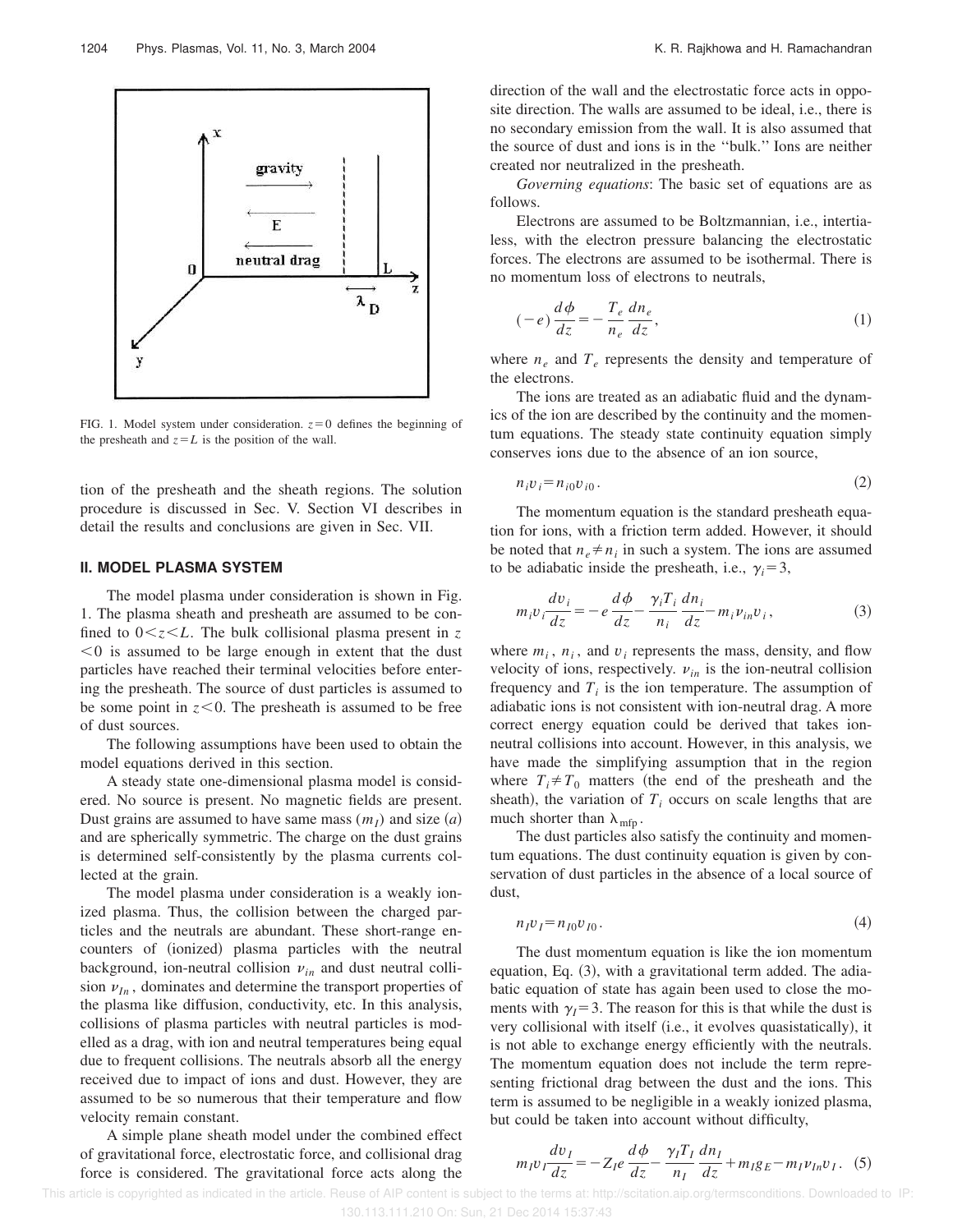Here,  $n_I$ ,  $v_I$ ,  $m_I$ ,  $T_I$  defines the density, flow velocity, mass, and temperature of the dust grains.  $v_{In}$  is the dust-neutral collision frequency and  $g_E$  is the external gravity. Subscript "*I*" denotes the "impurity ions" in general.

These equations are closed by the Poisson's equation,

$$
\frac{d^2\phi}{dz^2} = 4\pi e[n_e - n_i - Z_l n_l].
$$
 (6)

The consideration of adiabatic and collisional dynamics of ions and dust grains is different from the earlier analysis by some of the authors,  $20.22$  where the ions are considered as cold fluid and the electrostatic and gravitational forces dominate the dynamics of the dust grains.

#### **III. CHARGE ON DUST GRAINS**

In this analysis, dust grains are considered to be isolated, i.e.,  $a \ll \lambda_D \ll d$ , where *d* is the intergrain distance. This means that particle–particle interactions which reduce the charge on the particle can be ignored. The charge on the dust grain is calculated by estimating the potential difference between the dust particle and the plasma using the orbit-motion limited (OML) probe theory developed by Mott-Smith and Langmuir.<sup>23</sup> The electrons are assumed to be in thermal equilibrium and the thermal electron current to the dust particle is given by

$$
I_e = -4\pi a^2 e n_e \left(\frac{k_B T_e}{2\pi m_e}\right)^{1/2} \exp\left(\frac{e \phi_I}{k_B T_e}\right),\tag{7}
$$

where  $k_B$  is the Boltzmann constant,  $\phi_I$  is the dust surface potential, *m<sup>e</sup>* is the electronic mass, *e* is the electronic charge.

Ion current velocities in the bulk plasma are typically less than the ion thermal velocity. The ion current reaching the dust particle surface is then given by

$$
I_i = 4\pi a^2 en_i \left(\frac{k_B T_i}{2\pi m_i}\right)^{1/2} \left(1 - \frac{e\,\phi_I}{k_B T_i}\right) \tag{8}
$$

for a random thermal ion current with a Maxwellian velocity distribution in the orbit motion limit.

In a more general case, like in the case of colloidal plasma, the situation may arise in which the ions have some finite streaming velocity. Such a situation is typical for a dust particle in the proximity of a boundary wall. In such a case the ion current collected at the dust surface is due to the monoenergetic ions directed towards the wall with finite velocity much larger than the ion thermal speed. Then ion current to the dust grains can be approximately written as below,

$$
I_i = \pi a^2 e n_i v_i \left( 1 - \frac{2e \phi_I}{m_i v_i^2} \right).
$$
 (9)

This represents a unidirectional current which charged the particle, rather than a spherically symmetric current, hence the particle cross-sectional area rather than the surface area is used. " $v_i$ " is the streaming velocity of ions.

This paper presents the solution in both the presheath and the sheath region. The ion dynamics are described differently on two different scales, presheath and sheath. In the presheath limit, the ions are described by the Maxwellian distribution and thus, the thermal dynamics dominate [Eq.  $(8)$ ]. Whereas in the other limit, i.e., the region near the sheath, the ions have supersonic streaming speed and the expression for the current is given by Eq.  $(9)$ . Thus, there is a need to formulate a single equation for the ion current which is valid in both the limits. In order to do so, we combined Eqs.  $(8)$  and  $(9)$  to write in the form written below,

$$
I_i = \pi a^2 e n_i \left( v_i^2 + \frac{8 k_B T_i}{\pi m_i} \right)^{1/2} \left( 1 - \frac{e \phi_I}{\left( k_B T_i + \frac{1}{2} m_i v_i^2 \right)} \right). \tag{10}
$$

Therefore, for low directed ion velocity, the above Eq.  $(10)$  is in the thermal limit and resembles Eq.  $(8)$ . Alternatively, when the velocity is high, the ion current Eq.  $(10)$  is in the monoenergetic beam limit and resembles Eq.  $(9)$ .

The potential difference between the dust particle and the plasma,  $\phi_I$  is calculated by equating the ion current to the electron current which is analogous to the calculation of the floating potential on a collecting spherical probe in the orbitmotion-limited regime.

The charge on the dust grain,  $Q_I$ , is estimated using basic electrostatic theory for a charged, conducting sphere with the zero reference at infinity, it is given by

$$
Q_I = 4 \pi \epsilon_0 a \phi_I. \tag{11}
$$

The expression for potential for floating condition,  $I_e$  $= I_i$ , is then written as

$$
\psi_I = -\ln\left[\frac{\frac{N_e}{N_i}}{P(1 - \beta \psi_I)}\right],\tag{12}
$$

where

$$
P = \left(\frac{T_i}{T_e} \frac{m_e}{m_i}\right)^{1/2} \left(1 + \frac{\pi M_i^2 T_e}{8T_i}\right)^{1/2}, \quad \beta = \left[1/\left(\frac{T_i}{T_e} + \frac{M_i^2}{2}\right)\right],
$$
\n(13)

 $N_e$  and  $N_i$  are the density of electrons and ions normalized to their equilibrium value respectively.  $M_i = v_i/c_s$ ,  $c_s$  $\sqrt{k_B T_e/m_i}$  and  $\psi_I = e \phi_I / k_B T_e$ . Thus, the expression to calculate charge on dust can be written as

$$
Q_I = \lambda \psi_I,
$$

where

$$
\lambda = \frac{4\,\pi\epsilon_0 a T_e}{e^2}.\tag{14}
$$

#### **IV. MATHEMATICAL FORMULATION**

In steady state, the one-dimensional fluid Eqs.  $(1)$ – $(6)$ govern the dynamics of different species, electrons, ions, and dust grains. In order to determine the solutions, these equations can be written in dimensionless form as follows:

$$
\frac{d\psi}{d\xi} = -\frac{1}{N_e} \frac{dN_e}{d\xi},\tag{15}
$$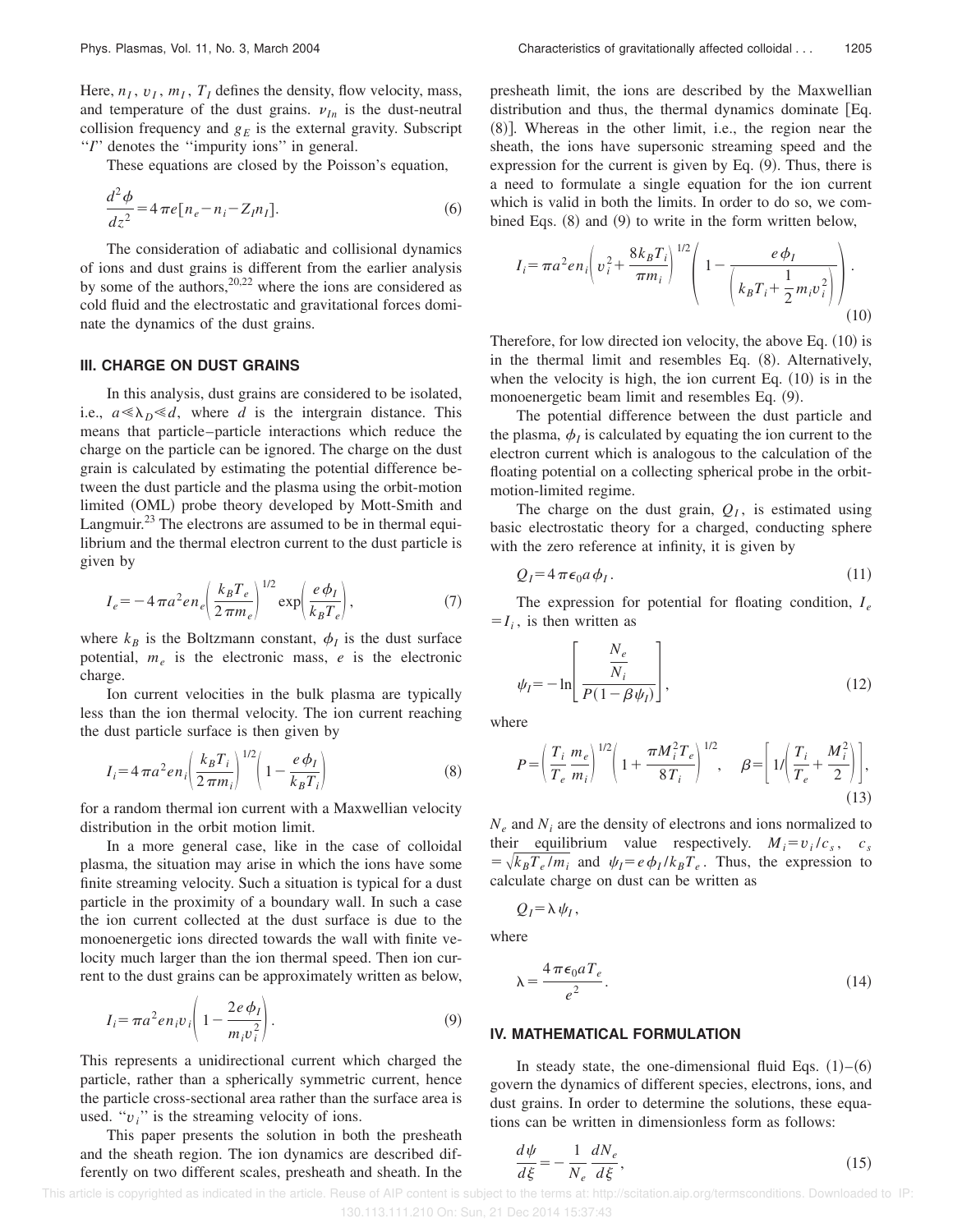$$
N_i = M_{i0} M_i^{-1},\tag{16}
$$

$$
M_i \frac{dM_i}{d\xi} = \frac{d\psi}{d\xi} - \gamma_i \frac{T_i}{T_e} \frac{1}{N_i} \frac{dN_i}{d\xi} - \hat{\nu}_{in} M_i, \qquad (17)
$$

$$
N_I = M_{I0} M_I^{-1},\tag{18}
$$

$$
M_{I} \frac{dM_{I}}{d\xi} = Z_{I} \frac{m_{i}}{m_{I}} \frac{d\psi}{d\xi} - \gamma_{I} \frac{T_{I}}{T_{e}} \frac{m_{i}}{m_{I}} \frac{1}{N_{I}} \frac{dN_{I}}{d\xi} + \hat{g}_{E} - \hat{\nu}_{In} M_{I},
$$
\n(19)

$$
\left(\frac{\lambda_{\text{De}}}{L}\right)^2 \frac{d^2 \psi}{d \xi^2} = [N_i + \epsilon_I N_I - N_e],\tag{20}
$$

where the normalizations used are as follows:

$$
\psi = -\frac{e\phi}{k_B T_e}, \quad \xi = \frac{z}{L}, \quad M_i = \frac{v_i}{c_s}, \quad M_{i0} = \frac{v_{i0}}{c_s},
$$
  

$$
M_I = \frac{v_I}{c_s}, \quad M_{I0} = \frac{v_{I0}}{c_s}, \quad c_s = \sqrt{\frac{k_B T_e}{m_i}}, \quad \hat{g}_E = \frac{g_E L}{c_s^2},
$$
  

$$
\hat{v}_{in} = \frac{v_{in} L}{c_s}, \quad \hat{v}_{In} = \frac{v_{In} L}{c_s}, \quad \epsilon_I = Z_I \frac{n_{I0}}{n_{e0}},
$$
  

$$
N_j = \frac{n_j}{n_{j0}}, \quad j = e, i, I.
$$

The space coordinate is normalized by a generalized scale. The dimension *L* of the system is large compared to the Debye length  $\lambda_{\text{De}}$ . The study of plasma sheath is usually based on a two scale analysis. And it is evident from literature, in the asymptotic limit  $\lambda_D / L \rightarrow 0$ , the hydrodynamic description of a bounded plasma leads to singularities and requires special numerical and analytical treatment for smooth solutions. The formulation for the quasineutral presheath and the space charge dominated sheath is discussed below.

#### **A. Presheath region**

The presheath region is described by the scale length *L*  $=$  $\lambda_{\text{mfp}}$ , where  $\lambda_{\text{mfp}}$  is the last mean free path of the ions. Thus, on the presheath scale  $\xi = z/L = z/\lambda_{\text{mfp}}$ . It is assumed that  $\lambda_{\text{mfp}}$  is large compared to the Debye length ( $\lambda_{\text{De}}$ ) (collisionless sheath) ( $\lambda_{\text{mfp}} \gg \lambda_{\text{De}}$ ) which implies  $\lambda_{\text{De}}/\lambda_{\text{mfp}} \ll 1$ . Thus, from the Poisson's Eq.  $(20)$  it is evident that the space charge effect is weaker and hence the dynamics is governed by quasineutrality condition

$$
N_e = N_i + \epsilon_I N_I. \tag{22}
$$

Using the continuity Eqs.  $(16)$  and  $(18)$ , the normalized momentum Eqs.  $(17)$  and  $(19)$  can be written as below,

$$
M_i \frac{dM_i}{d\xi} = \frac{d\psi}{d\xi} + \frac{\gamma_i T_i}{T_e} \frac{1}{M_i} \frac{dM_i}{d\xi} - \hat{\nu}_{in} M_i, \qquad (23)
$$

Equations (15) and (22) yield an expression for  $d\psi/d\xi$ in terms of the ion and dust densities,

$$
\frac{d\psi}{d\xi} = -\frac{1}{N_e} \frac{dN_e}{d\xi} = -\frac{1}{N_i + \epsilon_l N_l} \left( \frac{dN_i}{d\xi} + \epsilon_l \frac{dN_l}{d\xi} \right). \tag{25}
$$

Thus, using the continuity Eqs.  $(16)$ ,  $(18)$  in  $(25)$ , Eqs.  $(23)$  and  $(24)$  can be reduced to a pair of coupled first-order differential equations,

$$
\left[ \left( \frac{M_I}{M_I + \alpha M_i} + \frac{\gamma_i T_i}{T_e} \right) - M_i^2 \right] \frac{dM_i}{d\xi}
$$

$$
- \frac{\alpha M_i^2}{M_I (M_I + \alpha M_i)} \frac{dM_d}{d\xi} = \hat{\nu}_{in} M_i^2, \tag{26}
$$

$$
-\frac{Z_{I}m_{i}}{m_{I}}\frac{M_{I}^{2}}{(M_{I}+\alpha M_{i})}\frac{dM_{i}}{d\xi}+\left[\left(\frac{Z_{I}m_{i}}{m_{I}}\frac{\alpha M_{i}}{M_{I}+\alpha M_{i}}\right.\right.+\frac{\gamma_{I}T_{I}m_{i}}{T_{e}m_{I}}\right)-M_{I}^{2}\frac{dM_{I}}{d\xi}=\hat{\nu}_{In}M_{I}^{2}-\hat{g}_{E}M_{I}.
$$
 (27)

#### **B. The sheath region**

In the sheath region the space charge effect dominates and thus the full Poisson's Eq.  $(20)$  is used to find solutions. A ratio  $L/\lambda_{\text{De}}$  appears in the right-hand side of Eq. (20). This ratio  $L/\lambda_{\text{De}}$  is used to account for the scale transition from a longer scale to a smaller scale to achieve smooth transition from presheath to sheath region. This gives the relative scaling of the presheath and the sheath scale and when introduced allows the Poisson's equation to be applied everywhere in the plasma to solve the discontinuity at the sheath edge.

The final set of equations to be solved on the sheath scale can be written from Eqs.  $(16)$ – $(20)$  as

$$
\left(M_i^2 - \frac{\gamma_i T_i}{T_e}\right) \frac{dM_i}{d\xi} = M_i \frac{d\psi}{d\xi} - \hat{\nu}_{in} M_i^2,
$$
\n(28)

$$
\left(M_I^2 - \frac{\gamma_I T_I}{T_e} \frac{m_i}{m_I}\right) \frac{dM_I}{d\xi} = Z_I \frac{m_i}{m_I} M_I \frac{d\psi}{d\xi} + \hat{g}_E M_I - \hat{\nu}_{In} M_I^2,
$$
\n(29)

$$
\frac{d^2\psi}{d\xi^2} = \left(\frac{L}{\lambda_{\text{De}}}\right)^2 [N_i + \epsilon_I N_I - N_e].
$$
\n(30)

The electron distribution can be written from Eq.  $(15)$  as below,

$$
N_e = \exp(-\psi). \tag{31}
$$

#### **V. THE SOLUTION PROCEDURE**

Usually, sheaths are investigated without considering presheaths because of the significantly different space scales of both regions as discussed above. Very often the boundary conditions are formulated using the Bohm's boundary conditions at the sheath edge. Unfortunately, Bohm's boundary conditions are not self-consistent and leads to singularities at the interface between the presheath and the sheath. However, there is a possibility to solve the presheath and sheath selfconsistently without imposing specific boundary conditions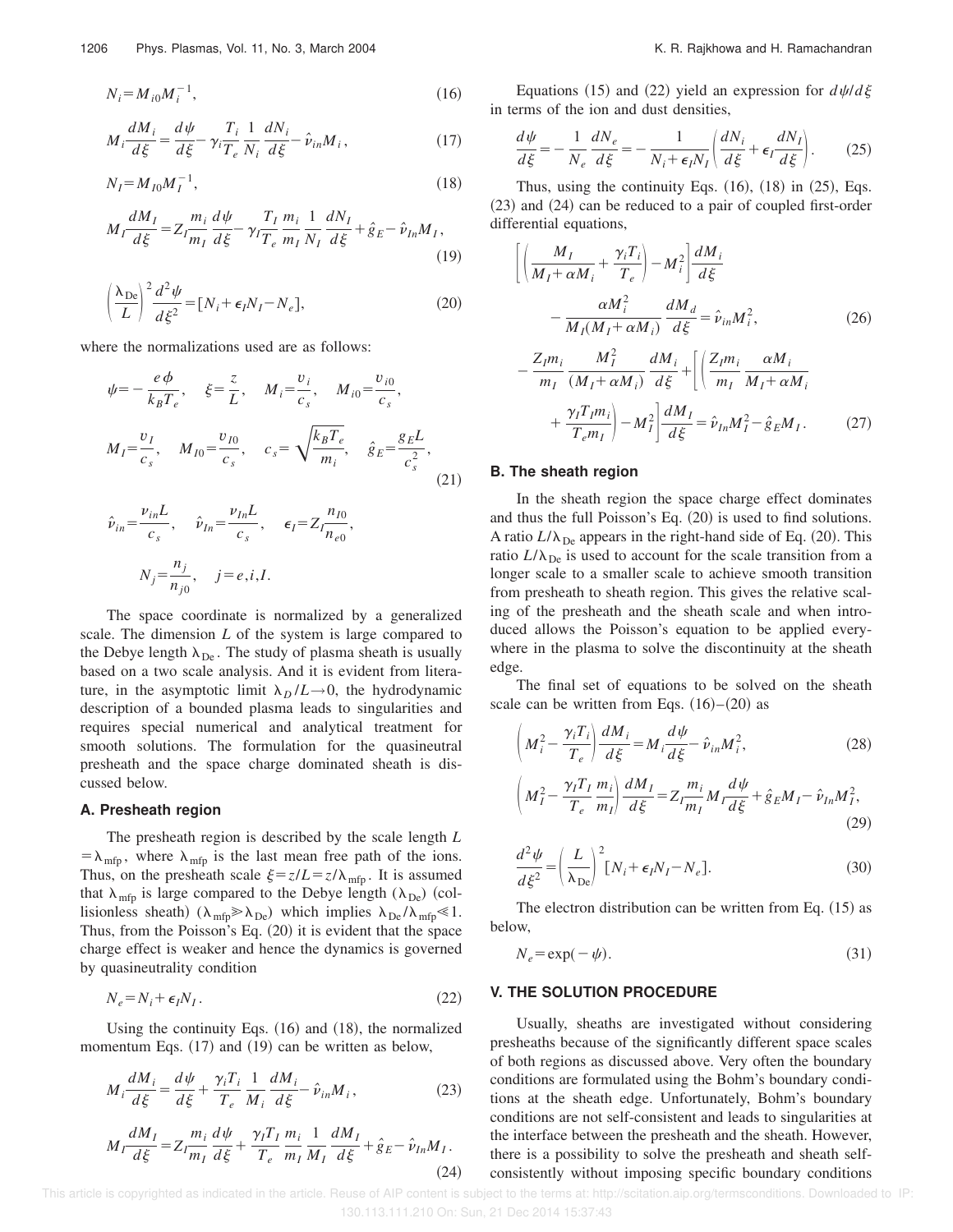but by solving the equations in the presheath limit to determine the boundary condition at the sheath edge and applying these boundary conditions to solve the equations in the sheath limit. A similar solution procedure is adopted in this analysis and involves the following steps:

 $(1)$  In determining the solutions in the presheath region, Eqs.  $(26)$  and  $(27)$  are cast in the form of a matrix equation,

$$
\begin{pmatrix} A_{11} & A_{12} \ A_{21} & A_{22} \end{pmatrix} \begin{pmatrix} M'_i \ M'_I \end{pmatrix} = \begin{pmatrix} b_1 \ b_2 \end{pmatrix},
$$
 (32)

where

$$
A_{11} = \left(\frac{M_I}{M_I + \alpha M_i} + \frac{\gamma_i T_i}{T_e}\right) - M_i^2,
$$
  
\n
$$
A_{12} = -\frac{\alpha M_i^2}{M_I (M_I + \alpha M_i)},
$$
  
\n
$$
A_{21} = -\frac{Z_I m_i}{m_I} \frac{M_I^2}{M_i (M_I + \alpha M_i)},
$$
  
\n
$$
A_{22} = \left(\frac{Z_I m_i}{m_I} \frac{\alpha M_i}{M_I + \alpha M_i} + \frac{\gamma_I T_I m_i}{T_e m_I}\right) - M_I^2,
$$
  
\n
$$
b_1 = \hat{\nu}_{in} M_i^2,
$$
  
\n
$$
b_2 = \hat{\nu}_{In} M_I^2 - \hat{g}_E M_I.
$$

Then the equations to be implemented in the program are given by

$$
\begin{pmatrix} M'_i \\ M'_d \end{pmatrix} = \begin{pmatrix} A_{11} & A_{12} \\ A_{21} & A_{22} \end{pmatrix}^{-1} \begin{pmatrix} b_1 \\ b_2 \end{pmatrix}.
$$
 (33)

 $(2)$  The above Eq.  $(33)$  is solved numerically. The plasma system assumed is such that the system length is much longer than the mean free path of the dust grains. Thus, the natural entry value for initial flow velocity of dust grains is the terminal flow velocity  $(M_{I0} = \hat{g}_E / \hat{v}_{In})$  reached under the collective effect of external gravity and dust neutral drag. The ions enter the presheath with a small initial flow velocity.

(3) The condition det  $A = [A_{11}A_{22} - A_{12}A_{21}] = 0$  is equivalent to the Bohm singularity in this system and thus defines the position at which the quasineutrality breaks down and the sheath begins.

(4) In  $(M_i-M_i)$  space, this corresponds to a curve on which det  $A=0$ . The topology of det *A* is explored to find solutions in different set of parameter regimes.

 $(5)$  In the sheath region the equations to be implemented are written in the form

$$
\frac{dM_i}{d\xi} = -\frac{M_i}{\left[\frac{\gamma_i T_i}{T_e} - M_i^2\right]} \frac{d\psi}{d\xi} + \frac{\hat{\nu}_{in} M_i^2}{\left[\frac{\gamma_i T_i}{T_e} - M_i^2\right]},\tag{34}
$$



FIG. 2. Root locus of solutions for case I, where dust grains do not couple strongly to the plasma. The dashed lines indicate the ion-acoustic and dust acoustic presheath singularities. The solid line indicates the evolution of the solution in  $M_i - M_I$  space for a case where the ion velocity builds up steadily till the ion acoustic zero is reached. This is the standard presheath.

$$
\frac{dM_I}{d\xi} = -\frac{Z_I m_i}{m_I} \frac{M_I}{\left[\frac{\gamma_I T_I m_i}{T_e} m_I^{-1} M_I^2\right]} \frac{d\psi}{d\xi} + \frac{\hat{\nu}_{In} M_I^2}{\left[\frac{\gamma_I T_I m_i}{T_e} m_I^{-1} M_I^2\right]}
$$
\n
$$
-\frac{\hat{g}_E M_I}{\left[\frac{\gamma_I T_I m_i}{T_e} m_I^{-1} M_I^2\right]},
$$
\n(35)

$$
\frac{d^2\psi}{d\xi^2} = \left(\frac{L}{\lambda_{\text{De}}}\right)^2 \left[\frac{M_{i0}}{M_i} + \epsilon_I \frac{M_{I0}}{M_I} - \exp(-\psi)\right].\tag{36}
$$

 $(6)$  In treatments of sheath region found in literature,  $M=1$  is usually chosen as the boundary condition at the sheath edge with finite electric field. But this results in discontinuities and singularities of the electric field at the plasma sheath interface and thus fails to match the plasma and sheath solutions smoothly. Therefore, an alternate treatment is described in this work to solve the equations for the space charge dominated sheath region. At some point well within the presheath, the value of the electric field and flow velocity are found self-consistently from the presheath equations and using these initial conditions Poisson's equation is then solved for some finite value of  $\lambda_{\text{De}}/\lambda_{\text{mfn}}$ .

#### **VI. RESULTS AND DISCUSSIONS**

The equations formulated for the presheath and sheath region were implemented in a FORTRAN 77 program and adaptive-Runge–Kutta method was used to solve them for a low temperature argon plasma. Solving Eq.  $(33)$  in the presheath limit, three distinct cases of interacting and noninteracting dust grains were identified. The size and number density of dust grains determine the properties of the plasma system. A study of the topology of det *A*  $\left[$  defined in Eq.  $(32)$ identified three cases which are plotted in Figs. 2, 3, 4. These plots present the ion and dust velocities in  $M_i - M_j$  space. Each point corresponds to the solution at some  $\xi = z/L$ . The dashed lines in Figs. 2, 3, and 4 represent the points in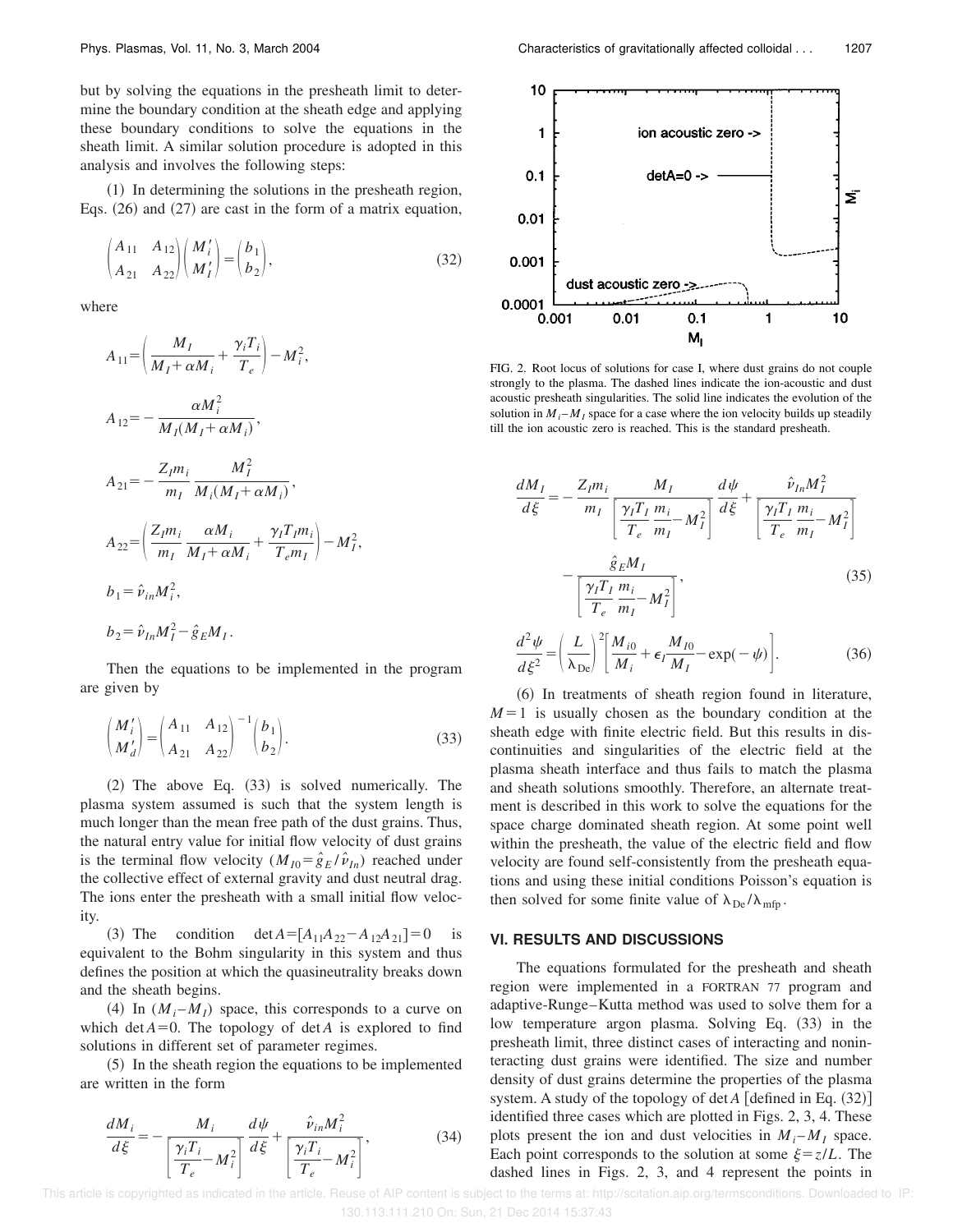

FIG. 3. Root locus of solutions for the second case where again the dust grains do not couple strongly to the plasma. The dashed line indicate the ion-acoustic and the dust-acoustic presheath singularities. The solid line indicates the evolution of the solution in  $M_i - M_j$  space for a case where the dust velocity drops till dust acoustic zero is reached. This also is the case of the standard presheath but for the dust domain.

 $(M_i-M_i)$  space corresponding to det  $A=0$ . The presheath solution (solid line) must approach these dashed lines if it is to develop into a sheath near the wall.

Figure 2 shows the case for the dust grains of size  $1-2$  $\mu$ m. The dust number density was very low as compared to the ions, i.e.,  $n_{I0} \approx 10^{-8} n_{i0}$ . The root locus (the presheath solution) reached the ion acoustic zero (ion acoustic speed) as shown in the plot  $(Fig. 2)$ .

Keeping the number density as before, if the dust grains of smaller size, i.e.,  $a \sim 0.1 \mu m$  were considered the root locus (the presheath solution) reached the dust acoustic zero as seen in Fig. 3. Figure 3 presents the situation for a smaller dust particle. The smaller size permits a higher terminal velocity, and the  $det A=0$  curves are also shifted. As a conse-



FIG. 4. Root locus of solutions for the third case where the dust grains are coupled strongly to the plasma. The dashed lines indicate the ion-acoustic and the dust-acoustic presheath singularities. The solid line indicates the evolution of the solution in  $M_i - M_I$  space for a case where the ion velocity builds up to its singular value and at the same time the dust velocity shows interesting features of stagnation towards the sheath edge.



FIG. 5. Velocity profiles for the ions and dust grains in the presheath region for case I. The solid line represents the ion velocity  $M_i$  and the dashed line the dust velocity  $M_I$ . The curves are plotted on a log scale.

quence, it is found that this system evolves to the point where it intersects the dust-acoustic singularity, instead of the ion-acoustic singularity.

In the third case, a distinct and unique solution was obtained as seen in Fig. 4. This was the case when the dust number density was appreciable,  $n_{I0} \approx 10^{-6} n_{i0}$  and the dust grains of size  $a \sim 0.5 \mu m$  were considered. The dust grain size was in between the earlier two cases. The root locus profile showed unique features. It neither approached the ion acoustic zero nor the dust acousitc zero. It passed in between the two and then flattened.

The three cases identified above were the solutions obtained in the quasineutral regime. These three cases were then extensively studied in the whole plasma region. The equation for presheath region and the sheath region were solved in continuity. The boundary values at the sheath edge, plasma–sheath interface, were calculated self-consistently from the presheath equations. The results for the three cases are discussed below.

### **A. Case I**

The first case considered  $1-2 \mu m$  sized dust grains. The number density of dust grains was very low. The velocity profile of both ions and dust grains in the presheath region are plotted in Fig. 5. The ions which started with an initial velocity  $(v_{i0} = 0.2c_s \text{ ms}^{-1})$  approached the acoustic speed (*c<sup>s</sup>* ) at the sheath edge. The dust grains entered the presheath region with a terminal speed  $(\hat{g}_E / \hat{\nu}_{In} = 0.1)$  and remained unafffected in the whole presheath region upto the sheath edge. Due to the low number density of dust grains, the dusts do not get coupled to the plasma as clearly indicated by the unchanged velocity profile of dust grains  $(Fig. 5)$ . Thus, this represents a case of noninteracting dust grains.

The point at which  $\det A=0$ , defines a point where the quasineutrality breaks down and the space charge dominated sheath region begins. This point is referred to as ''sheath edge.'' At this point the ions enter the sheath with a velocity greater than the acoustic speed, i.e.,  $M_{i0} > 1$ , fulfilling the Bohm condition. The ions in this case fulfill the Bohm condition as clearly seen in Fig. 5.

This article is copyrighted as indicated in the article. Reuse of AIP content is subject to the terms at: http://scitation.aip.org/termsconditions. Downloaded to IP: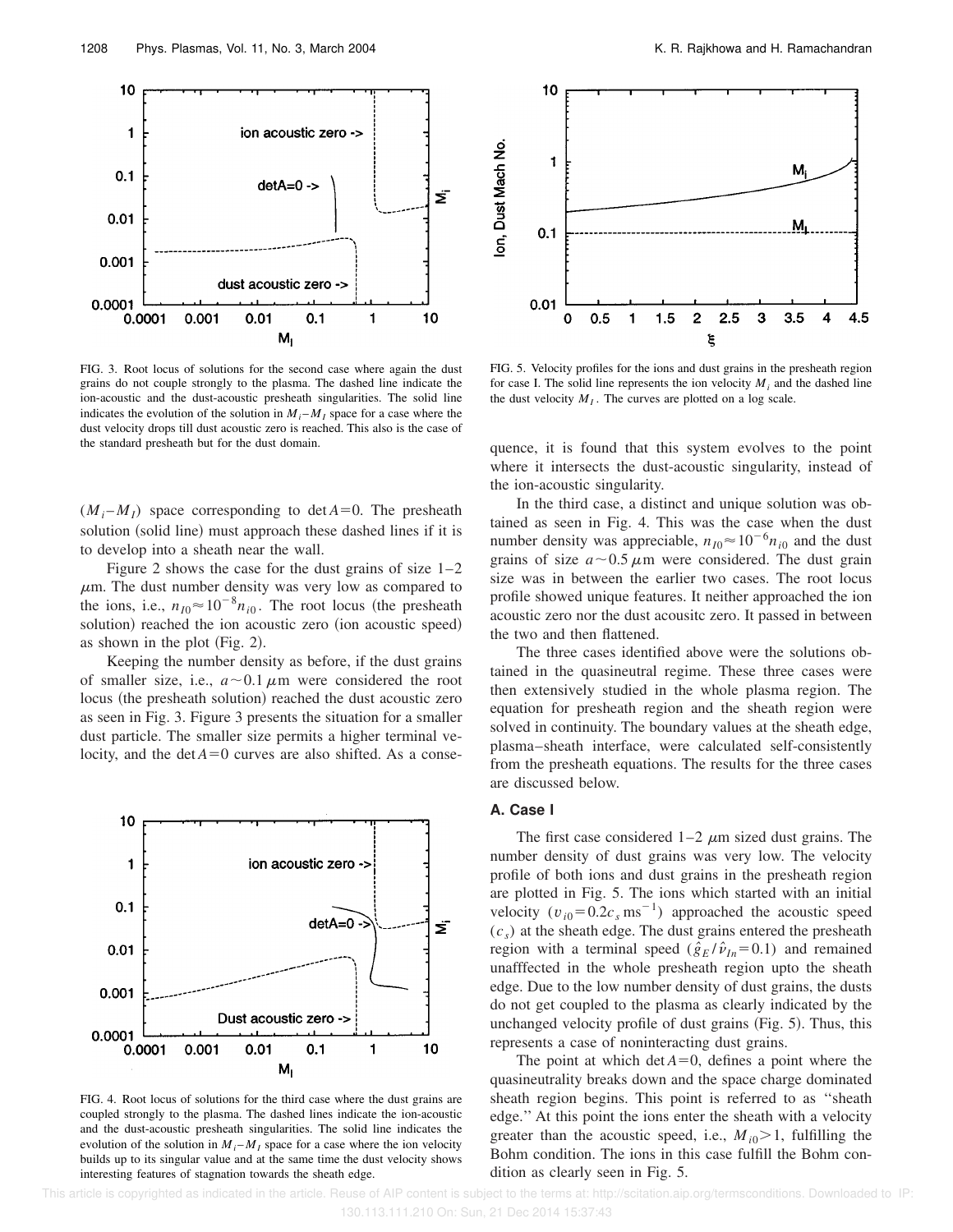

FIG. 6. The net current profiles for the three cases which include the contributions from ions, dust grains and the electrons which are reflected away from the wall is plotted vs  $\xi$ . The curves are marked I, II, III for the three distinct cases.

The dynamics of the plasma species in the whole plasma region were studied under the floating boundary wall condition. The floating sheath boundary condition at the wall, demands that zero net current is drawn by the wall, i.e.,  $I_e$  $+I_i+I_j=0$ , where  $I_e$ ,  $I_i$  and  $I_j$  are the electron, ion and dust currents to the wall. This boundary condition determines the position of wall. The curve marked ''*I*'' in Fig. 6 shows the profile of the total current approaching zero for case I.

Figure 7 shows the velocity profile of ions and dust grains in the whole plasma, the quasineutral presheath, and the space charge dominated sheath regions. The equations for both presheath and the sheath were solved in continuity. As described in Sec. IV. the boundary values at the sheath edge were calculated self-consistently from the presheath equations and then substituted into the Poisson Eq.  $(36)$ . The Poisson's equation was then solved for a finite value of  $\lambda_{De}/\lambda_{mfp}$ . The standard ion acoustic sheath solution was achieved in this case. The ion velocity increased monotonically to reach the wall and the dust grain velocity remained unaffected  $(Fig. 7)$ .



FIG. 8. Potential  $(\psi)$  and electric field  $(d\psi/d\xi)$  profiles for case I.  $\psi$  profile is monotonic. Electric field also show standard sheath features.

The monotonic potential profile and the electric field variation are shown in Fig. 8. The profiles were similar to the standard sheath solutions. A very small potential  $\psi$  existed in the presheath region and showed a steep rise in the sheath region. Similarly, the electric field  $(d\psi/d\xi)$  was almost zero in the quasineutral presheath and increased steeply in the sheath region.

The spatial variation of dust charge variation is shown in Fig. 9. Dust charge increased in the presheath region and decreased in the sheath region. The increase of dust charge in the quasineutral limit and a subsequent decrease in space charge dominated region could be explained as follows: The electron and ion currents reaching the dust grain determines the charge on the dust grains. The dust grain collects thermal electron current in the whole plasma region whereas the ion current is thermal in the low streaming velocity limit (presheath region) and streaming in the high streaming velocity limit (sheath region). In the presheath region, where quasineutrality dictates the dynamics, the ions are streaming with a low velocity. This results in the decrease of accretion radius of ions on dust surface and hence an increase in the



FIG. 7. Monotonic velocity profile of ions for case I. The solid curve denotes the  $M_i$  curve and the dashed curve denotes the  $M_i$  curve plotted vs  $\xi$ .



FIG. 9. Charge on dust grains  $Z_I$  plotted vs  $\xi$  for case I. The charge shows an increase in the presheath region and then a sharp decrease in the sheath region.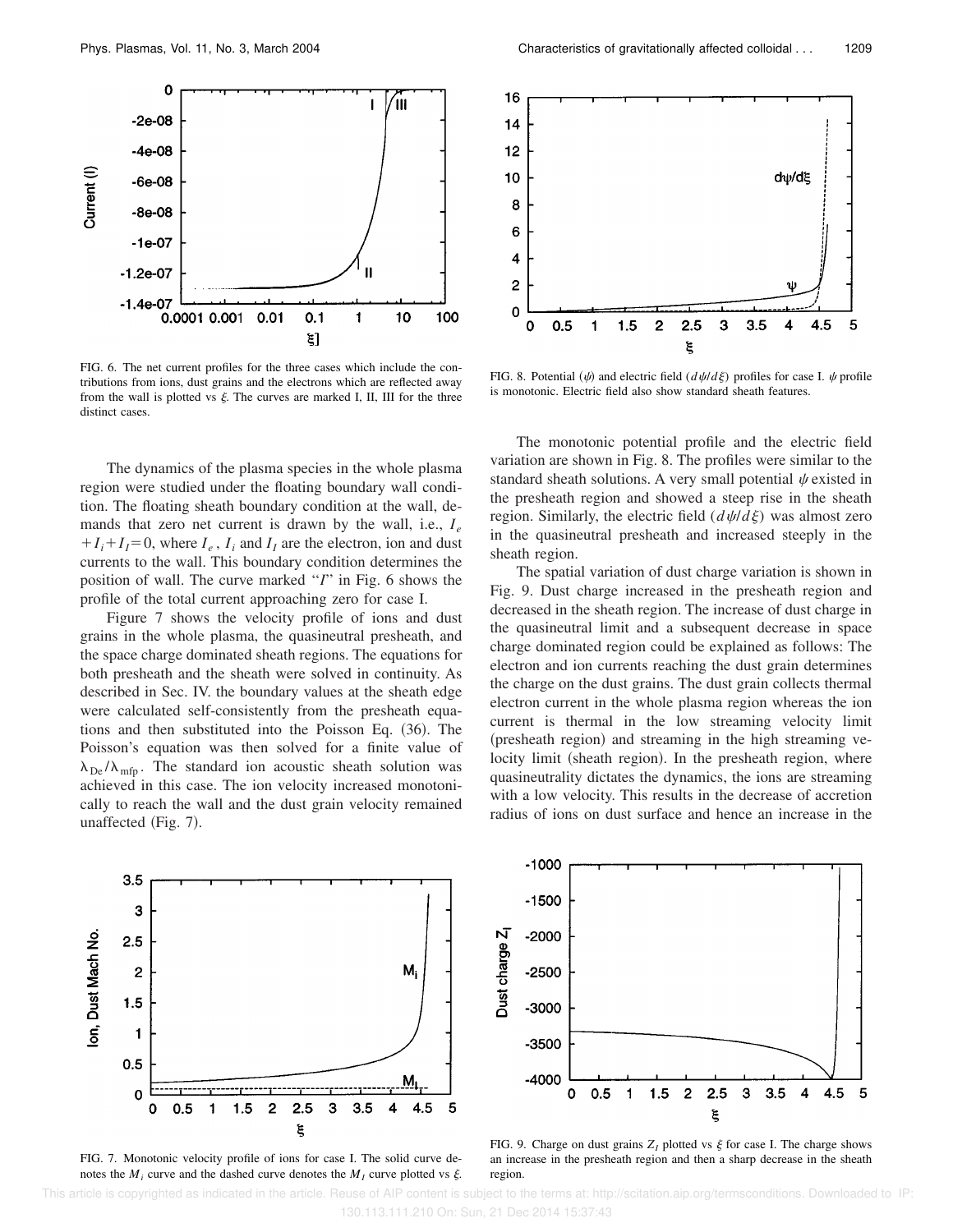

FIG. 10. Velocity profile of ions and dust grains in the presheath region for case II (plotted on a log scale). The dust grains show a drop in flow velocity (dashed curve) and ions show no appreciable change in flow velocity (solid curve).

electron accretion radius. The increase in the electron accretion radius results in the increase in the charge on the dust surface. Thus, as shown in Fig. 9 the charge on dust increased in the presheath region, the region dominated by thermal ion currents. In the sheath region where the space charge effect becomes dominant, the streaming speed of ions affect the ion current. Thus, near the sheath, the accretion of electrons decreases and ion accretion increases. The electrons are repelled by the negative potential of the wall and ion density increases as the ions stream towards the boundary wall. This results in the decrease of charge on dust grains as shown in Fig. 9.

### **B. Case II**

Keeping the number density of dust grains same as in case I,  $(n_{I0} = n_{i0}10^{-8})$ , the dust grains of smaller size, *a*  $\sim$  0.1  $\mu$ m, were introduced in the plasma and the solutions in the dust domain were obtained. Since the number density was very small in this case also, the dust grains remained uncoupled and the solutions for noninteracting dust grains were obtained. In this case the dust dynamics dominated and the presheath solutions for dust regime were obtained. The velocity profiles in the presheath region for the ions and dust grains on logscales are shown in Fig. 10. The dust grain flow velocity dropped to a singular value ( $\sim c_{sI}$  the acoustic speed of dust grains) at the sheath edge whereas the ion flow speed showed no appreciable change. The standard presheath solution was reached in this case also but for the dust domain.

The solutions for the whole plasma, the presheath and the sheath, were obtained using the same procedure as in case I. The velocity profiles in the whole plasma are shown in Fig. 11. The dust grain flow velocity dropped further and then showed a steep rise whereas the ion flow velocity shoots up steeply. The density profile for the ions and dust grains is shown in Fig. 12. A steep structure is formed for the dust grains whereas the ion number density drops steeply in the sheath region.



FIG. 11. Velocity profile of ions and dust grains for case II in the whole plasma.

This case, though presented a distinct solution, was numerically unstable. The zero net current condition which need to be satisfied to reach the wall was not achieved in this case (curve marked II in Fig.  $6$ ). The program terminated well before the boundary wall (sheath) was reached. The direction of the total current was reversed. The potential and electric field also showed sign reversal as shown in Fig. 13. Physically the results could be interpreted as follows. Flux conservation demands that the drop in the velocity of dust grains should result in the increase in the density of dust grains. This increase in the number density of dust grains results in the formation of a dust cloud. This cloud acts as a virtual nonlinear potential structure, a psuedosheath. The ions get accelerated towards the dust cloud under the affect of the potential structure. Thus, the formation of dust cloud reduces the electron and ion currents reaching the wall as it diverts the electrons and the ions away from wall. This results in the reorganization of the sheath potential (sign reversal of the potential, Fig. 13). The reorganization of the sheath potential in turn affects the dust cloud. The sign reversal of potential act as a potential well for the negative dusts and



FIG. 12. Density profile of ions and dust grains in the whole plasma for case II. The dust density shows the formation of a steep structure as the dust slows down. Dust values are raised by an order  $10<sup>8</sup>$  to plot it together with ion plot.

This article is copyrighted as indicated in the article. Reuse of AIP content is subject to the terms at: http://scitation.aip.org/termsconditions. Downloaded to IP: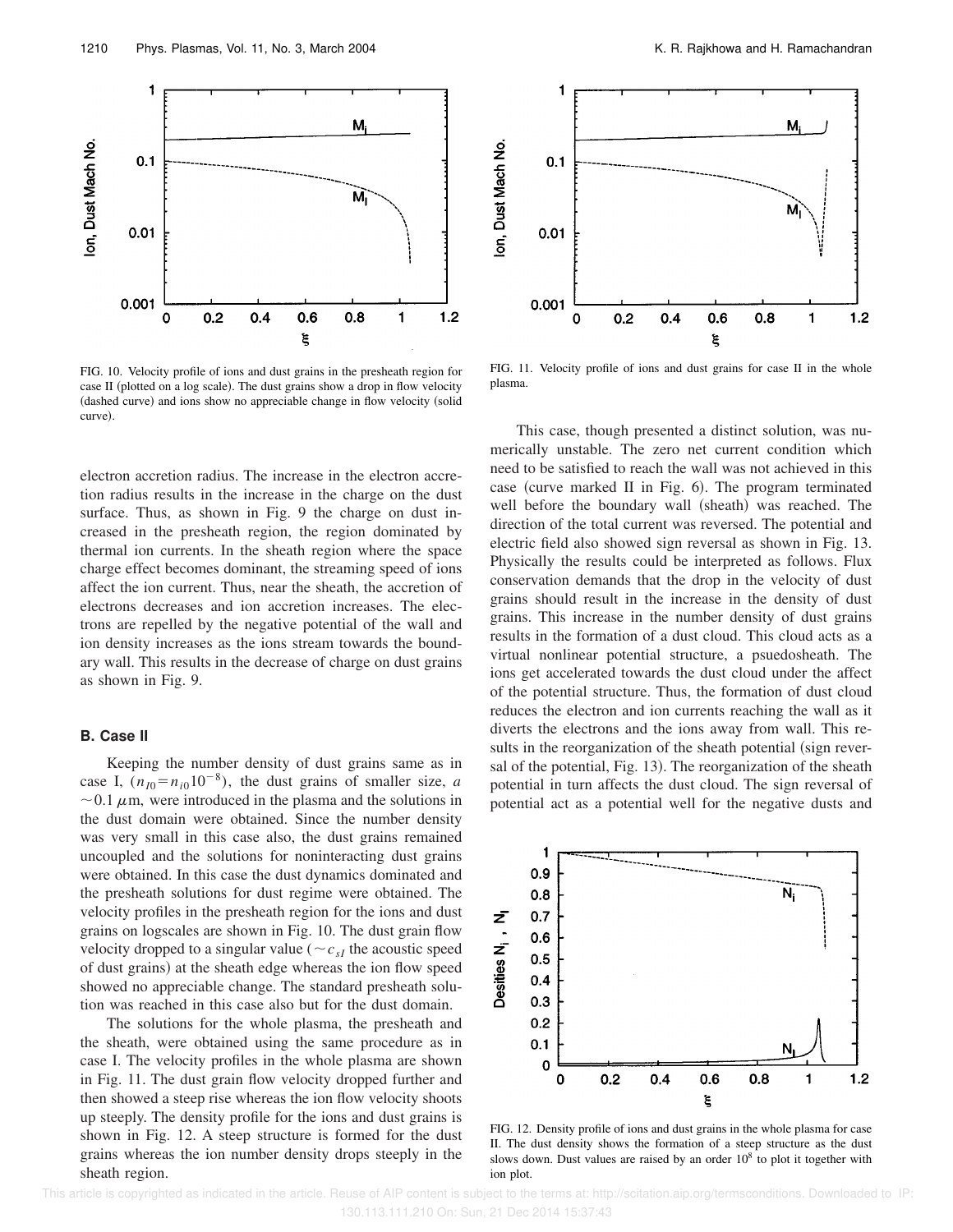

FIG. 13. Potential and electric field shows a sign reversal in case II.

thus breaks up the dust cloud. The breaking up results in the flow of dusts towards the wall along with the ions. The solutions obtained needs further improvement in the light of the unstable numerical behavior.

#### **C. Case III**

This case was solved for the parameters  $n_{I0} = 10^{-6} n_{i0}$ and  $a \sim 0.5 \mu$ m. This case presented a distinct case as the solutions for the other limit, i.e., the interacting dust grain limit were obtained. The dust grains get coupled with the electrons and ions and affect the dynamics of sheath formation. The velocity profile for ions and dust grains is shown in Fig. 14. The presheath solution in Fig. 4 presented a unique and distinct feature which could also be observed in the curves in Fig. 14. Both ions and dust grains show unique profiles. The uniqueness of this case lies in the fact that the net current approached zero in the quasineutral region itself  $(curve$  marked III in Fig.  $6$ ). Thus, in this case, the floating wall condition was reached in the presheath limit itself and the Poisson term became redundant.

The curves in Fig. 14 shows the velocity profile of ions and dust grains. The dusts entered the presheath with a ter-



FIG. 14. Velocity profile of ions and dust grains for case III. The ions profile (solid curve) shows a kink at the point when the dust velocity (dashed curve) drops sharply. The dust flow flattens as it reaches the wall.



FIG. 15. Density profiles of electrons, ions, and dust grains for case III. The dust density rises, the electrons density drops faster than the ion density.

minal velocity  $M_{I0} = \hat{g}_E / \hat{v}_{In} = 0.1$  and ions with an initial velocity  $M_{i0}$ =0.2. Near the sheath edge the electrostatic potential of sheath affect the dynamics of plasma particles. The dust velocity dropped to a minimum and then stagnated to a new terminal flow velocity. The ion velocity increased monotonically towards the sheath. At the point where the dust velocity dropped to a minimum, the ion velocity attained the acoustic limit  $M_i > 1$ . A kink in the ion profile was seen at this point and then a steady increase till the zero net current condition was achieved.

The curves in Fig. 14 could be explained as follows. Combined effect of gravity, neutral drag, and electrostatic potential controls the dynamics of the dust grains. Gravity accelerates the grains while the neutral drag and the electrostatic potential resist the flow of the grains. The balance of gravity and neutral drag forces determines the terminal flow  $\hat{g}_E/\hat{\nu}_{In}$  with which the dust grains enter the presheath. The grains fall through the presheath with this terminal flow velocity until it experiences a resistive force due to the electrostatic potential. When the electrostatic potential becomes dominant (near the sheath edge) it resists the flow of dust grains which results in the drop in the dust flow velocity to a minimum. Thus, under the combined effect of gravity, neutral drag, and electrostatic potential the dust grains flow with a new terminal flow velocity towards the wall. This new terminal flow velocity is equivalent to the acoustic speed of dust grains defined by  $c_{sI} = Z_I \sqrt{(n_{I0}/n_{i0})(T_i/m_I)}$ . The flattening of dust profile signifies the balancing of forces in this region. From flux conservation, the drop in dust velocity implies a rise in the dust number density. This could be seen in the density profiles in Fig. 15. The increased number density density (dashed curve) could be related to the experimental observation of accumulation of dust grains, commonly known as trapping, near the boundary wall or surfaces.<sup>3,5,17</sup> Thus, the balancing of forces could be the cause of accumulation or trapping of dust grains near the boundary wall (sheath). The trapping of dust reorganizes the conventional plasma sheath profile to a new equilibrium profile, the levitational equilibrium, where the usual sheath disappears and the trapped dust grains acts as a virtual negative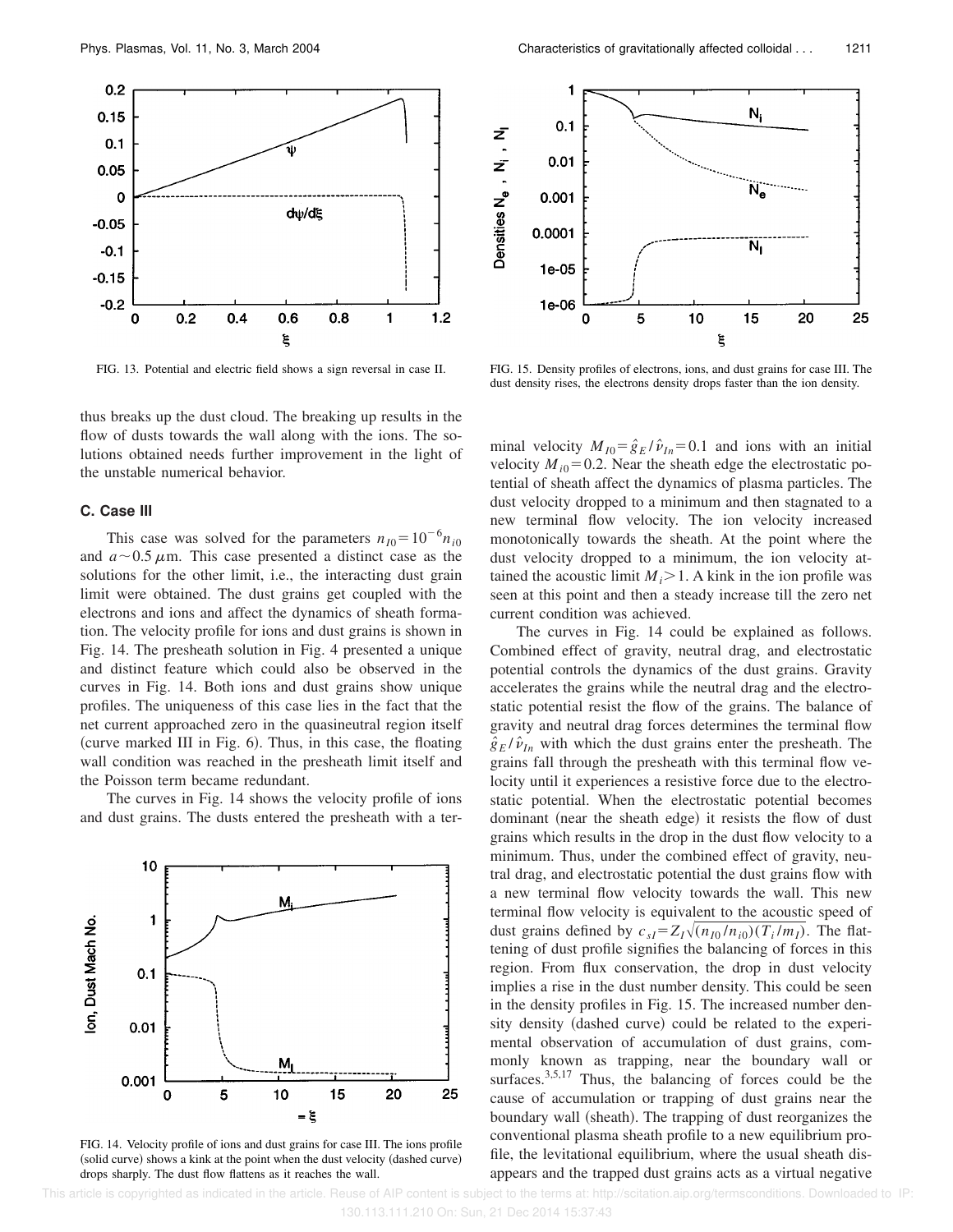

wall for the plasma. The ions, on the other hand, are accelerated monotonically towards the negative potential of the wall. The ions experiences a shift in the potential due to the trapping of dust grains. The reorganization of the sheath structure appears as a kink in the velocity profile of ions, which signifies that the ions are accelerated under the effect of new potential structure formed due to dust trapping.

The density profile of electrons, ions and dust grains is shown in Fig. 15. The dust grains stagnate near the wall under the force balancing condition. The dust number density shows a steep rise in this region. In the standard sheath solution the electrons are repelled by the negative wall and thus the electron density thus falls faster than the ion density. But in this case the ion density falls faster than the electron density which could be attributed to the reorganization of the sheath equilibrium to a new equilibrium. Due to high dust density near the wall, a finite electron density is needed to maintainthe charge on the dust grains.

The charge variation of dust is shown in Fig. 16. The dust charge showed an initial increase and this can again be explained by the previous arguments of the decrease in the accretion radius of ions as compared to the electrons. The dust charge showed a decrease at the point when the dust flow stagnated. One of the possible reasons for the decrease in the dust charge could be due to the reduction in the electron density in the sheath region. The charge on the dust grain is calculated under the isolated dust grain approximation,  $a \ll \lambda_p \ll d$ , where *d* is the intergrain distance, *a* is the size of grain, and  $\lambda_D$  is the Debye length. It is obvious that as the dust number density  $N_I$  increases, the intergrain distance may drop below the shielding distance and the grains start to interact electrostatically. For such a case one has to consider the nonisolated dust grains, instead of isolated dust grains. For nonisolated dust grains, the charge on the dust grains not only depend on the radius of grains, but also on the dust particle number density  $N_I$ . For a nonisolated case an increase in the dust particle number density means that the dust grains have a large appetite for the electrons, but the number of available electrons per dust grain decreases. Thus, when the dust number density increases as shown by the dashed curve in Fig. 16, the charge on the grains reduces.



FIG. 16. Charge on dust plotted vs  $\xi$  for case III. FIG. 17. Nonmonotonic potential profile for case III. Electric field profile shows the formation of a nonlinear structure.

Thus, there exists a possibility of transition from the limit of isolated dust grains to the nonisolated dust grains. This will however need further investigation for better understanding, which is not possible under the considered model and will be taken as the future course of work.

The presence of dust reorganized the plasma sheath potential and the electric field as plotted in Fig. 17. Both show a nonmonotonic behavior. A spiky structure appears in the electric field profile. Thus, the local reshuffling of the presheath potential profile under the collective effect of gravity, neutral drag, and electrostatic potential of sheath introduces a new equilibrium profile of sheath. This new equilibrium achieved gives the signature of a levitational kind of equilibrium profile that joins the presheath to the wall. The solutions presented in case III are unique in itself, since the Poisson's equation became insignificant in this case. The whole solutions were mapped on the quasineutral region itself.

#### **VII. CONCLUSIONS**

A gravitationally sensitive colloidal plasma was analyzed numerically. The results presented in the above section discussed in detail how the presence of massive dust grains modified the flow structures of plasma species in the presheath region as well as the sheath region. The boundary conditions were also modified due to the presence of dust grains. The smooth transition achieved from one region to another and the complete solutions obtained in the whole plasma region was a novel treatment in itself.

The analysis presents two situation of interest:  $(i)$  the dust particles do not affect significantly the properties of the plasma they are embedded in (this usually corresponds to low number density of the dust component, i.e., to a lower number of dust particles), and (ii) the dust component is relatively dense, thus changing significantly the field and density distributions of the surrounding plasma. Under the above mentioned situations three distinct solutions were identified for three different sets of size and number density of dust grains. For a low number density case, i.e., *nI*<sup>0</sup>  $=10^{-8} n_{i0}$  and 1–2  $\mu$ m size grains, the standard sheath so